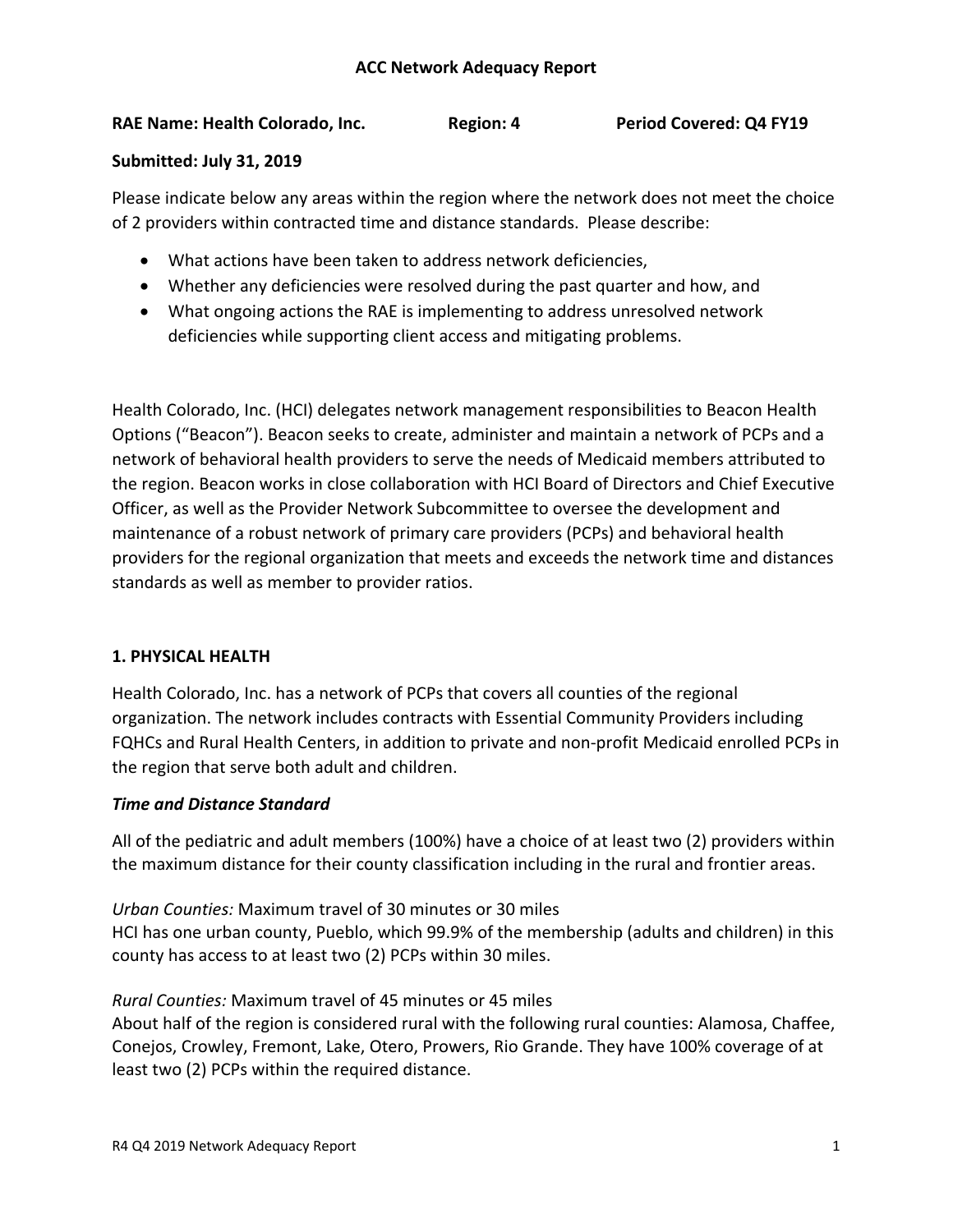*Frontier Counties:* Maximum travel of 60 minutes or 60 miles

The following counties are designated as frontier: Baca, Bent, Costilla, Custer, Huerfano, Kiowa, Las Animas, Mineral, Saguache. The frontier area also has 100% coverage of at least two (2) PCPs within the required distance.

The majority (96%) of the providers in the region are currently accepting new members.

# *Member to Provider Ratio*

Health Colorado, Inc. meets the member to provider ratio across the region. Please reference "R4\_NetworkRpt\_Q4FY18-19" on Tabs "Client Ratio- PCP".

- 1/1,800 adult members Adult primary care providers **Ratio during reporting period is 1:270**
- 1/1,200 adult members Mid-level primary care providers **Ratio during reporting period is 1:685**
- $\bullet$  1/1,800 pediatric members Pediatric primary care providers **Ratio during reporting period is 1:153**

When assessing the member to provider ratio at the county level, Mineral County does not have a PCP practitioner with a service location within the county. However, when assessing the membership based the Time and Distance Standard, Mineral County meets the standard of access to two (2) providers within a 60-mile radius.

Although the number of practitioners did not change from the previous quarterly report, there was clarification through data collection from providers on whether they served pediatric population. This resulted in improved member to provider ratio for pediatric members.

# ACTIONS TAKEN TO IMPROVE THE NETWORK

# *Data Management*

Beacon continues efforts to work with Behavioral Health and PCP practices to confirm rendering provider data. The data reported for this report shows an improvement in rendering providers, providers accepting new members and offering extended hours of service.

# FUTURE ACTIONS:

Beacon Health Options will continue to work with PCPs to verify on monthly basis their rendering provider information to accurately describe the network in provider directories, network adequacy assessments and reporting.

Provider Relations reviewed the current list of providers participating in Medicaid to identify key practices and providers who are currently providing services to Health First Colorado Members. Based on this information, Provider Relations did not find a PCP in the Region 4 with whom Beacon had not contracted. Provider Relations will continue to source other data to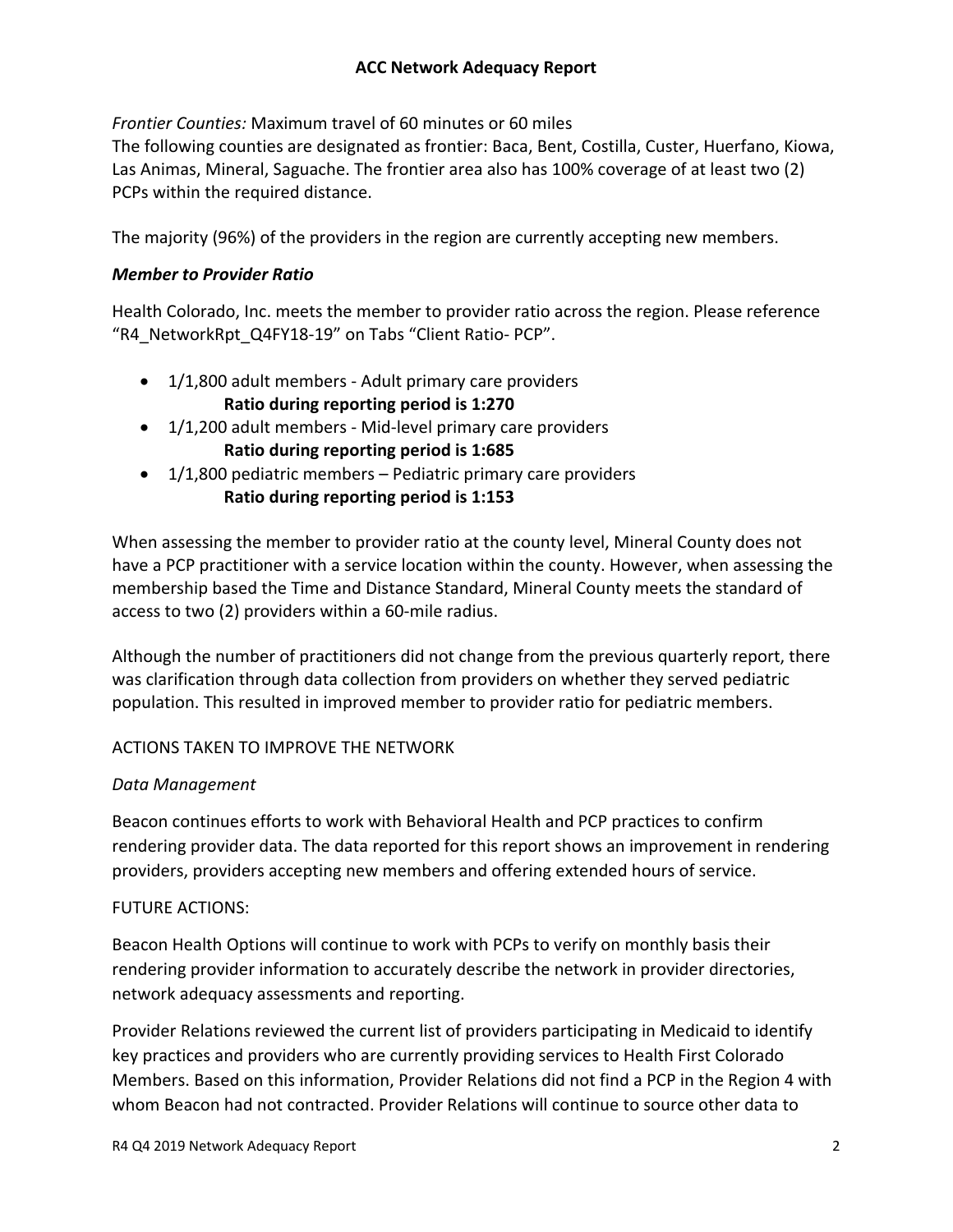identify potential PCPs including reviewing utilization data, historical claims information and Business Associate Agreements (BAA) with CPAC to cross-reference against providers who are not in the network and may be a potential recruitment.

## **2. BEHAVIORAL HEALTH**

Beacon continues to enhance its established state-wide network of behavioral health providers to comply with the network time and distance standards. The network includes contracts and relationships with Essential Community Providers including Community Mental Health Centers, FQHCs, school-based health centers, Rural Health Centers, community safety-net clinics, as well as number of private/non-profit providers and substance use disorder providers in the region.

## *Time and Distance Standard*

HCI members have access to at least two (2) behavioral health providers (not including SUD providers) within the maximum distance for their county classification. The majority of HCI members (99%) have a choice of at least two (2) providers within the maximum distance for their county classification.

*Urban Counties* (Pueblo): Maximum travel of 30 minutes or 30 miles Almost all of the members have access to two (2) provider within the required distance, including 99.9% of adults and 99.6% of children. The children have access to child behavioral health providers at the required distance.

*Rural Counties* (Alamosa, Chaffee, Conejos, Crowley, Fremont, Lake, Otero, Prowers, Rio Grande): Maximum travel of 60 minutes or 60 miles All adults have 100% coverage of at least two (2) PCPs within the required distance. For children, there is 78.3% coverage of at least two (2) PCPs within required distance.

*Frontier Counties* (Baca, Bent, Costilla, Custer, Huerfano, Kiowa, Las Animas, Mineral, Saguache): Maximum travel of 90 minutes or 90 miles.

All adults in frontier counties have 100% coverage of at least two (2) PCPs within the required distance. For children, there is 86.3% coverage of at least two (2) PCPs within required distance. The most impacted counties are Otero and Prowers.

Beacon has contracts with Substance Use Disorder (SUD) providers throughout the state that meet the provider to member ratio. All members (100%) have access to at least two (2) SUD providers within the required distance.

## *Member to Provider Ratio*

- 1/1,800 adult members Adult mental health providers
- 1/1,800 pediatric members Pediatric mental health providers
- 1/1,800 all members Substance use disorder providers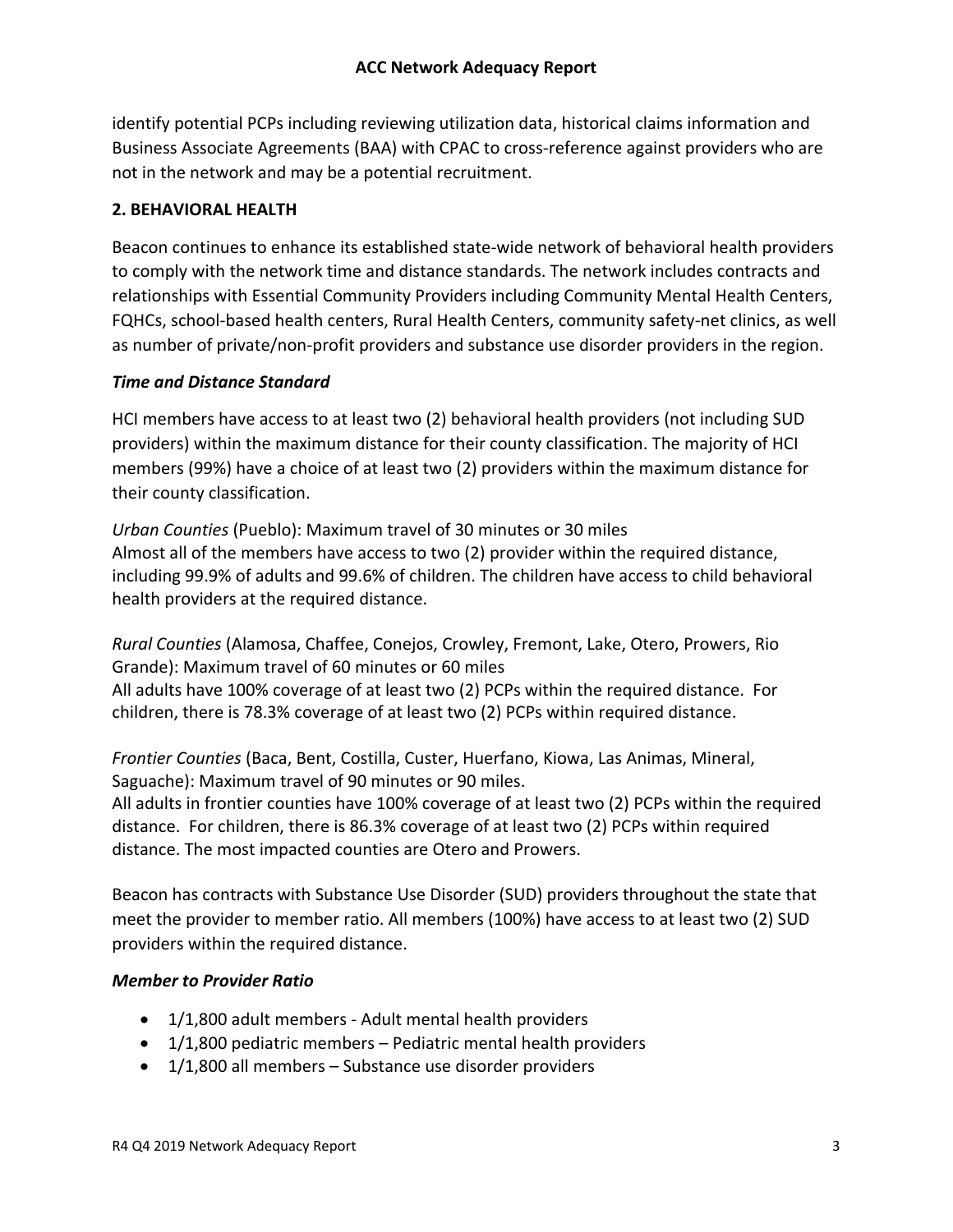Health Colorado, Inc. meets the member to provider ratio standards for the state-wide behavioral health network.

- Ratio for Adult Mental Health Practitioner is 1:80
- Ratio for Pediatric Mental Health Practitioner is 1:92
- Ratio for Substance Use Disorder Practitioner is 1:521

When reviewing the ratios at the county level available in the "Client Ratio – BH", it shows that there is limited or no pediatric and SUD providers in some rural and frontier counties including Baca, Bent, Conejos, Costilla, Crowley, Custer, Kiowa, Lake, Mineral, Otero, Prowers, and Saguache. However, when considering the time and distance standards, members residing in these counties can travel to other counties within the maximum distance for their county clarification. When considering all standards, HCI members have meet the accessibility standards as set forth by the contract with the Department.

All the providers in the region (100%) are currently accepting new members.

# ACTIONS TAKEN TO IMPROVE THE NETWORK

# *Recruitment Efforts*

Of the numerous strategies outlined during the first quarter to recruit behavioral health providers, here are the highlighted strategies that yielded effective results:

1. Collaborated with HCI partners to expand services in areas of need through additional staff, school based services and co-location at PCP offices

There are limited available providers located in the rural and frontier counties for recruitment. As a result, Health Colorado and the members that reside in these areas rely on the stakeholder Community Mental Health Center in these areas of need to improve access to behavioral health services. Here are some examples of that work:

# San Luis Valley Behavioral Health Group

San Luis Valley Behavioral Health Group (SLVBHG) serves counties of Alamosa, Conejos, Costilla, Mineral, Rio Grande, and Saguache has staff providers of all levels including those that serve the pediatric population. They have expanded services through Jail Based Behavioral Health Services (JBBS) and addition of a Mobile MAT unit.

SLVBHG currently has office locations with outpatient therapy services or existing partnerships in the proposed communities where the mobile MAT unit will operating. SLVBHG satellite offices are located in Center, Del Norte, Antonito, La Jara, San Luis, and Monte Vista. The addition of the Mobile MAT unit will bring staff and services to some on the more remote locations in the San Luis Valley where currently there are no physical offices. The Mobile MAT Unit will visit several communities every week with telemedicine prescribers, clinician, nurse and peer specialist on board. The Mobile MAT unit will provide some services on board and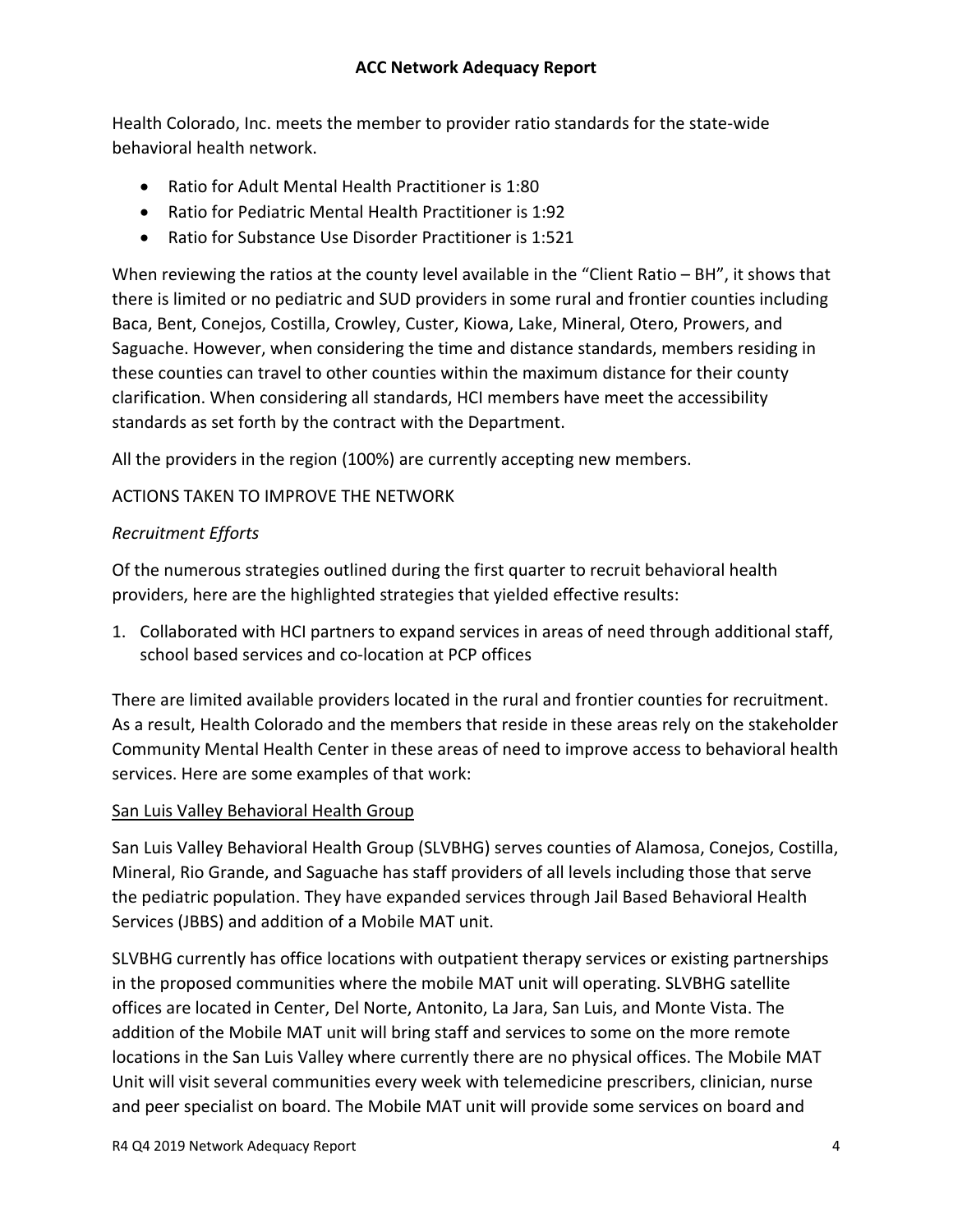connect individuals to additional services and resources located in SLVBHG brick and mortar location or other community partners. In addition to the Mobile MAT unit, the MAT program housed out of the Alamosa and Monte Vista locations is set for expansion in order to meet demand for services. Within the past year, SLVBHG expanded the team to add two (2) peer specialists to work with MAT clients. SLVBHG is looking to add one more prescriber to the practice.

Additionally, they have staff members that will utilize office space in Mineral County to see members as an option for members that are not able to travel to the clinic located in Del Norte, which opened in the Spring of 2019. Initially, this clinic would be operational for three (3) days a week; however, due to demand for services, SLVBHG has increased hours of operation to five (5) days a week. This increase occurred within the first three (3) months of operations. High utilization of the Del Norte clinic indicate to SLVBHG potential expansion to other areas in the future.

# Southeast Health Group

Southeast Health Group (SEHG) serves counties of Baca, Bent, Crowley, Kiowa, Otero, Prowers with staff providers of all levels including those that serve the pediatric population. They have six (6) credentialed locations, in addition to, co-locating in PCP offices, schools and other local venues to have behavioral health services accessible to the community. They are adding a location in Las Animas, which borders Otero, Bent and Baca counties.

In an effort to recruit behavioral health practitioners to these rural and frontier areas, SEHG uses innovative approaches beyond traditional strategies. They implemented free housing for practitioners to use during their tenure. This has improved their recruitment of much-needed providers.

2. Offer telemedicine services to members in rural and frontier areas who have psychiatry and other specialty needs

Beacon Health Options continues to expanded access to these services in the rural and frontier counties as an option when members identify transportation issues or the next appointment with a local provider is outside the access to care standards. Beacon contracted with two (2) telehealth service providers, Heart Centered Counseling and ReNew Behavioral Health. They offer mental health counseling and tele-psychiatry services with fully credentialed and Medicaid enrolled master's level licensed counselors and prescribing Registered Nurses (RNs) and Nurse Practitioners (NPs). Telemedicine services are available to all members assigned to Health Colorado. This can be upon request from the member or offered as option when members report transportation concerns.

Health Colorado has not engaged with primary care and medical specialists on telemedicine to address access to care for members in rural and frontier areas. Since Health Colorado is not financially responsible for medical specialty, there will be a need to collaborate with the Department and creatively link primary care and medical specialists through telemedicine.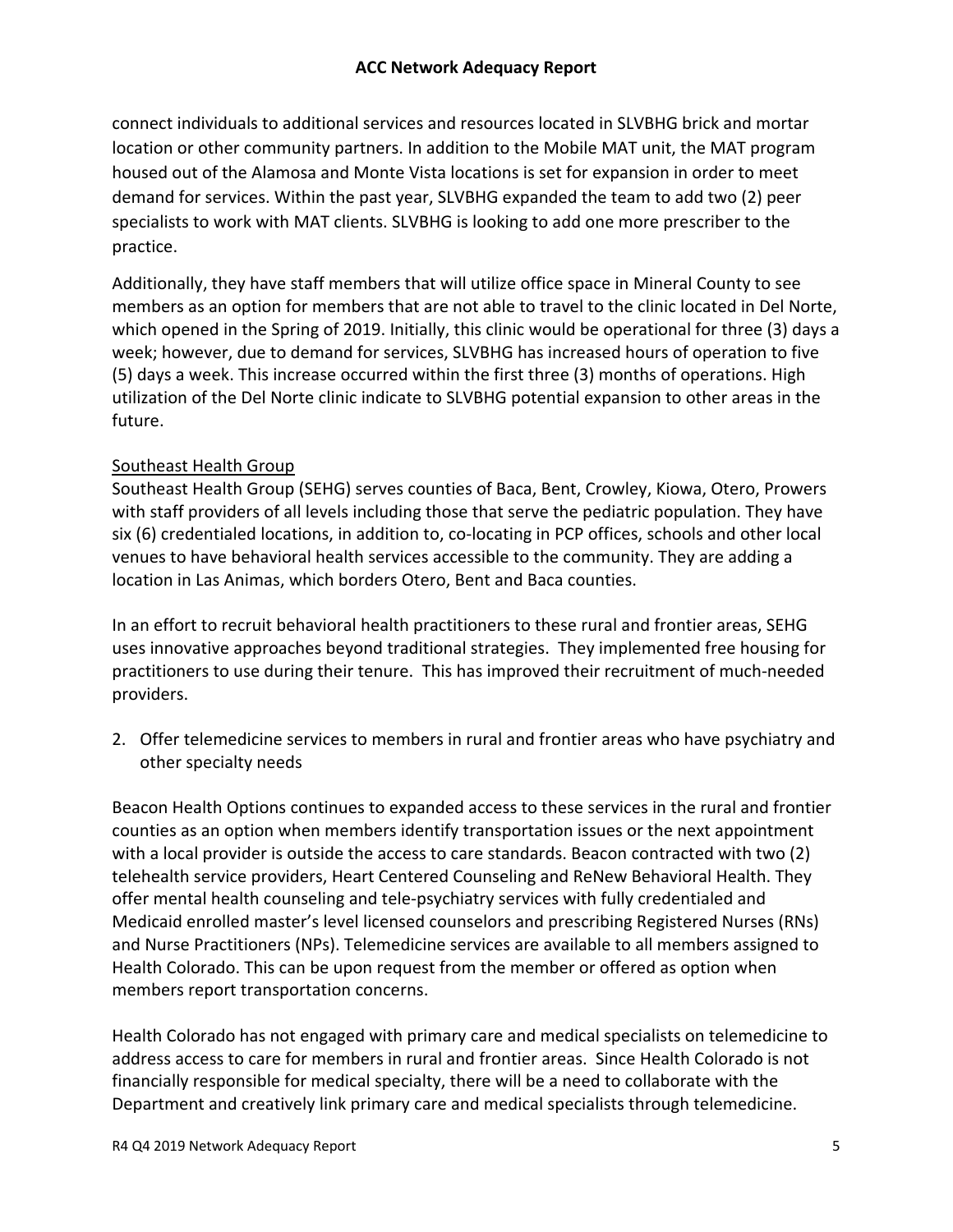3. Engage PCPs, especially those in rural and frontier areas, with practice transformation, care coordination, behavioral health providers co-located at PCP offices and programs such C-PAC to expand their capabilities to serve their members in need of behavioral health services

Beacon Health Options offers Colorado Psychiatric Access and Consultation (CPAC) to primary care providers in the Health Colorado region. This is a psychiatric access program that provides PCMPs with access to psychiatric specialists, and assists with providing the education, training, consultation, and referral resources to be able to provide psychiatric medications to members in their own practices, minimizing the need for referrals to outside specialists. By providing consultation services to primary practices, psychiatric access services enable PCMPs to address psychiatric medication needs for their patients. Using this model reduces demand for limited psychiatric resources, and ensures that the complex cases are referred to the psychiatrics thus optimizing the available resources in rural and frontier areas. As noted in the previous report, 56 PCPs locations including 18 PCPs with multiple sites in Region 4 have signed a Business Associate Agreement (BAA) with Beacon to access psychiatric specialists through the CPAC program. This includes PCPs not currently contracted with Beacon for PCP network, so Provider Relations will conduct outreach to those providers for recruitment.

4. Track utilization and Single Case Agreement data and historical claims information to identify providers who are currently providing services to Health First Colorado Members

Provider Relations tracks utilization and Single Case Agreement data on a weekly basis and cross-references it against the providers who are in the credentialing process to be in the network. This helps to monitor which providers that have high utilization and (a) remain in the credentialing process and will be contacted to assist them to complete the credentialing process or (b) have not initiated the credentialing process and will be contacted to recruit them into the network.

The "R4\_NetworkRpt\_Q4FY18-19" report states the number of providers with single case agreements (SCAs), not the number of individual SCAs. Some providers, especially those in the process of completing credentialing, may have received multiple SCAs during the transition period.

5. Providing enhanced case rates to providers who are willing to extend beyond their current radius of service provision

Provider Relations worked closely with HCI leadership to identify high-need specialties or providers in the area to outreach to them and negotiate contracts to recruit them or maintain them in the network. Beacon outreached to providers who serve the needed areas and specialties for recruitment using the strategies outlined above.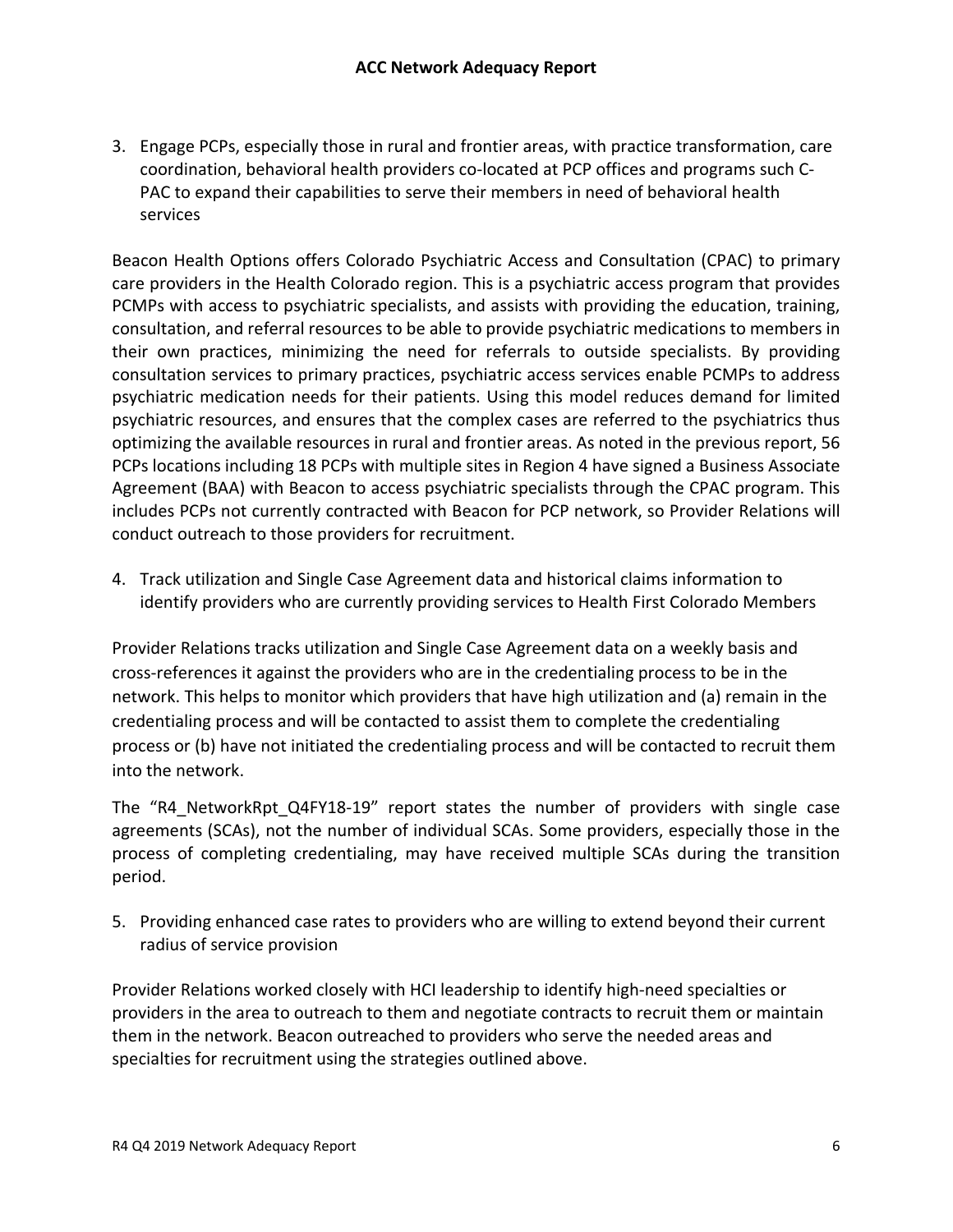# *Behavioral Health Providers Accepting Certifications*

Provider Relations surveyed all CMHCs to confirm acceptance of certifications. The information resulted in identifying six (6) CMHCs that accept mental health certifications of which one (1) of the Community Mental Health Centers is within the region. Those are:

- Southeast Behavioral Health Within the region
- North Range Behavioral Health
- Mental Health Partners
- The Center for Mental Health
- Mind Springs Health
- AspenPointe Health Services

# FUTURE ACTIONS

## *Recruitment Efforts*

Beacon Health Options will continue to utilize the policies in place to ensure that providers are accessible and available to Members, and that the provider network contains the specialties necessary to accommodate the needs of Members.

Beacon will continue to target the areas of need to identify and recruit existing SUD and Mental Health providers who serve the areas of need using established strategies, which include:

- $\circ$  Use current list of providers participating in Health First Colorado to identify providers within the region for recruitment
- $\circ$  Work with County DHS Departments to identify CORE providers and work with these providers in becoming credentialed within the system
- $\circ$  Work with providers, who may be outside the region and willing to provide services within the region on a contract basis.
- $\circ$  Work with providers, particularly in frontier areas, to identify workforce recruitment options we can assist with to recruit and retain staff. I.E. National Health Service Core, Public Loan Forgiveness
- o Provide enhanced case rates to providers who are willing to extend beyond their current radius of service provision
- $\circ$  Track utilization and Single Case Agreement data and historical claims information to identify providers who are currently providing services to Health First Colorado Members
- $\circ$  Collaborate with HCI stakeholders to expand services in areas of need through schoolbased services and co-location at PCP offices
- $\circ$  Engage the Provider Network Subcommittee to identify key practices and recruitment strategies that would be best suited for the region, as well as, ways to support existing network providers in expanding their service array/area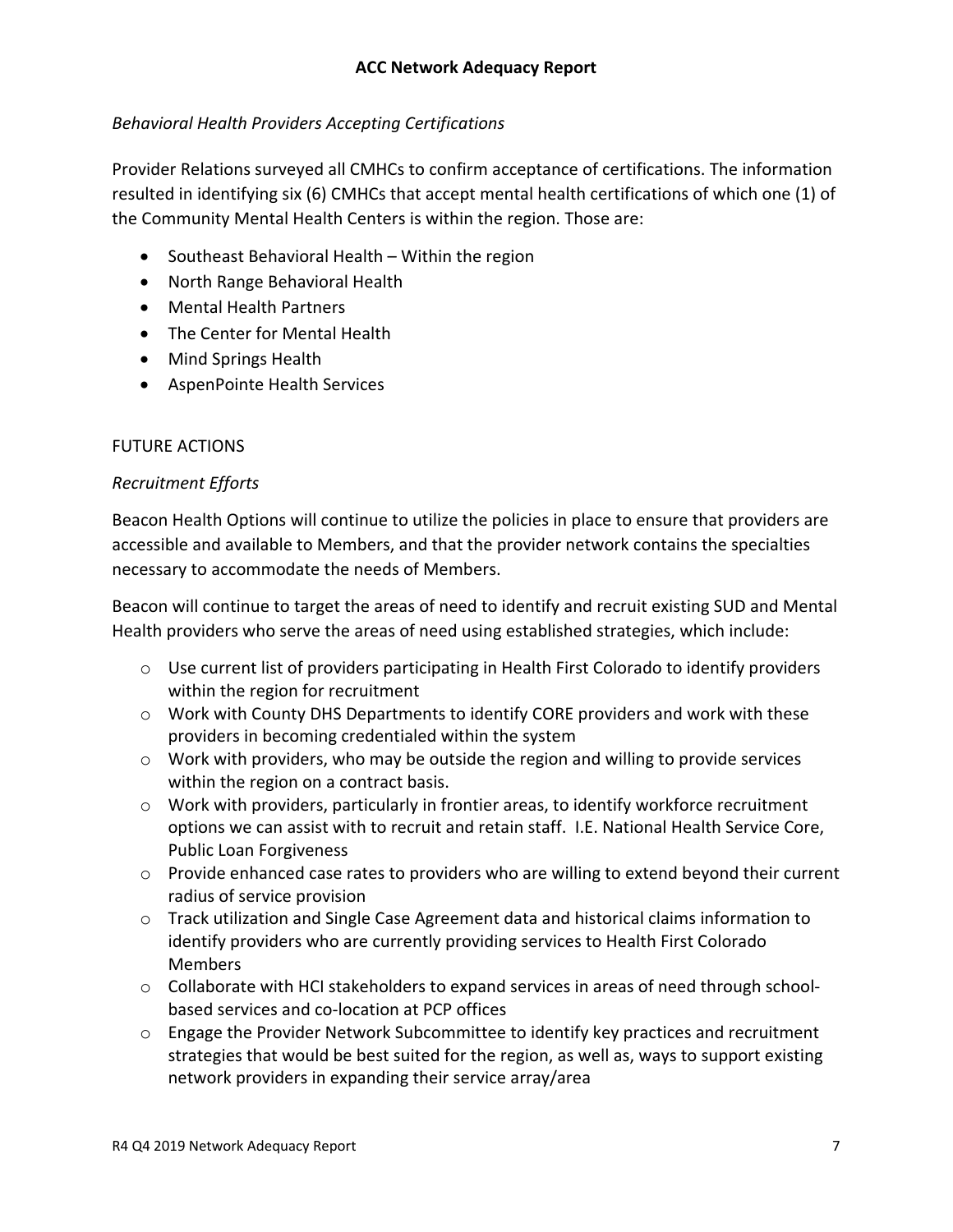- $\circ$  Offer telemedicine services to members in rural and frontier areas who have psychiatry and other specialty needs
- o Engage PCPs, especially those in rural and frontier areas, with practice transformation, care coordination, behavioral health providers co-located at PCP offices and programs such C-PAC to expand their capabilities to serve their members in need of behavioral health services.
- $\circ$  Update and maintain data systems to more accurately identify providers who have availability of after-hours and weekend appointments, disability accessible facilities, and cultural expertise.
- $\circ$  Offer training and assessment services to providers to increase availability of after-hours and weekend appointments, culturally competent providers and disability accessible facilities.

Patient Load: Beacon monitors overall provider network patient load on our network using a comprehensive system for monitoring patient load and overall network capacity. Primary Care Providers are able to update their capacity by notifying Beacon to temporarily close their panels to new members or geographic attribution, and/or change their panel size. In those cases, Beacon updates the State's Portal and monthly reports and the following edition of the Provider Directory will reflect the changes.

Additionally, Beacon has initiated an internal workgroup to develop a policy of PCPs panel ratio to member attribution to standardize capacity and improve access to care to Medicaid Members; likely based on the number of rendering providers within the PCP location. The workgroup has met twice and has reviewed journals on best practices for PCP to panel ratios, received input from the Provider Network Subcommittee on how clinics monitor their patient load and is undergoing panel analysis to model various panel ratios to assess the best approach for Health Colorado.

# *Behavioral Health Providers Accepting Certifications*

Since Certifications is a legal process that compels a person to receive involuntary treatment and it requires that the treating facility accept the certification and agree to provide the court with information regarding the person's progress, many facilities are reluctant to take on this responsibility. The facility needs to have the system of care and resources to appropriately care for this population. Some of the feedback received is that they feel that accepting such patients increases their potential liability if the patient commits an illegal act.

Additionally, Provider Relations is collaborating with Clinical Department to identify additional facilities that accept mental health certifications. For those facilities that do not, then we are identifying their concerns to present the findings to HCPF for potential collaboration in addressing them.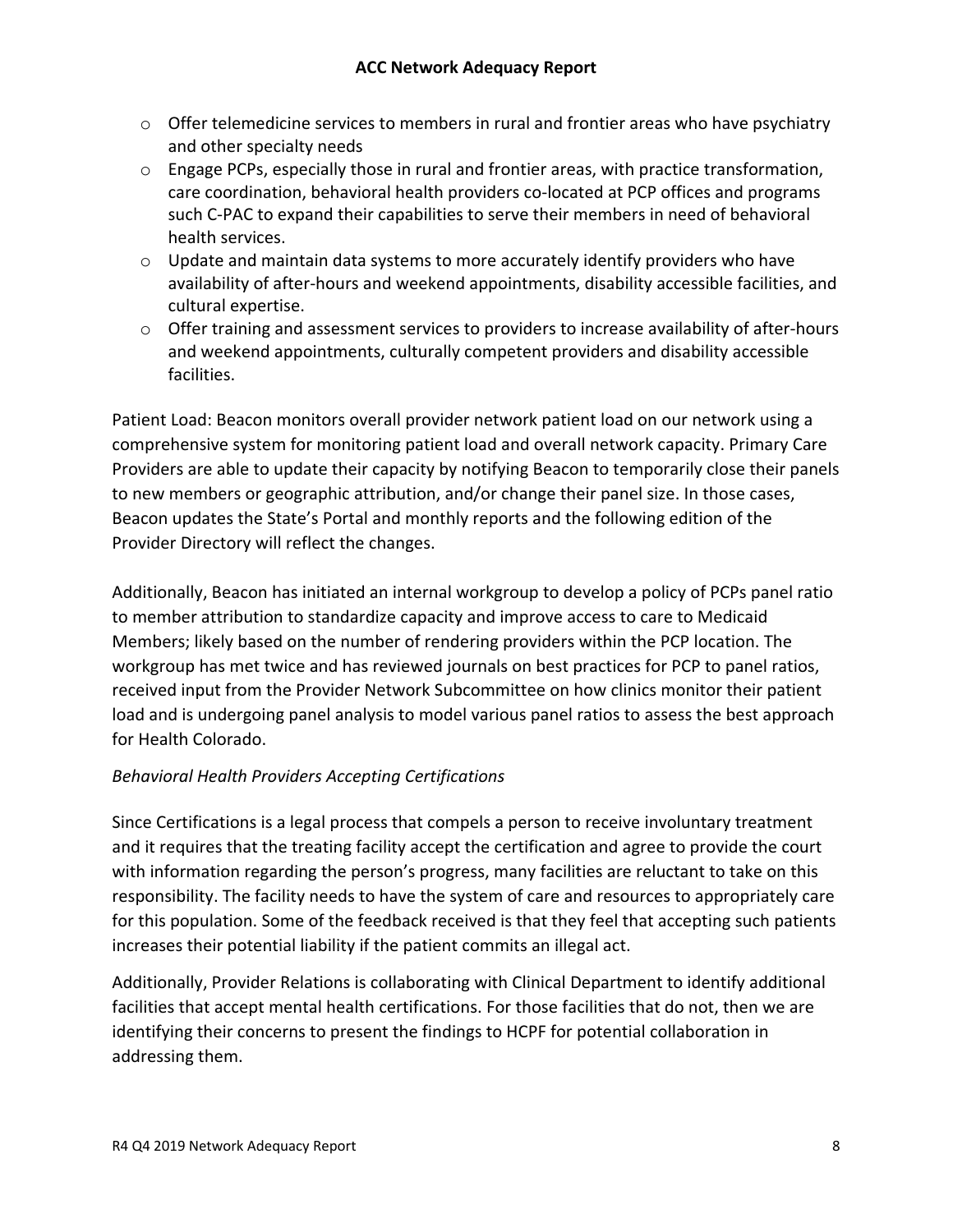# **ACCESSIBLE NETWORK**

Beacon Health Options seeks to have a strong and accessible Primary Care and Behavioral Health Provider network that is open to see members, available for after-hours and weekend appointments, offers services with cultural expertise and accessible facilities, and offers timely appointment wait times.

Provider Relations educates providers about the access to care standards to ensure they are meeting the requirement of routine and urgent appointment availability, as well as, twenty-four (24) hour access to clinical staff to offer information, referral and treatment for emergency medical conditions. Practices may meet the latter requirement through the inclusion of the Statewide crisis number on their after-hours message.

## *Actions Taken To Improve the Network*

The network reports and Provider Directory are based on the provider demographic data on the Beacon system. As noted in previous quarterly report, one of the challenges faced was the accuracy and completeness of the information received from the network providers. Beacon communicated to providers about the requirement to have reported after-hours and weekend availability through the on-boarding training and provider alerts and included a tutorial on how to update the information on Beacon's ProviderConnect.

Member Services has a process in place to address any complaints from a patient regarding appointment wait times and works with Provider Relations for timely resolution. This may include outreach to the practice to review their process ensuring it meets the requirements and address any systemic reason for the complaint.

## *Future Actions*

Provider Relations continues provider outreach strategies to focus on conducting targeted oneon-one training with PCPs and high utilization behavioral health providers to educate them on access to care standards, cultural competency, accessible facilities and appointment wait times. This allows for one-on-one demonstrations of ProviderConnect and education on how the data is used for member attribution and referrals in order to encourage the practice to maintain accurate provider demographics with Beacon. Additionally, Provider Relations will extend practices the opportunity to assess their facilities on accessibility standards and show the provider on ways they can improve. For all providers, Beacon will share resources to allow them to make improvements within their practice.

Furthermore, Provider Relations works in collaboration with PCPs to educate on the benefits of offering appointments beyond their 8am-5pm Monday thru Friday appointment schedule to meet the needs of their members. Provider Relations shares tools and resources when practices report interest in enhancing its services through after-hours or weekend appointments. This includes information delivered verbally on how extended hours can assist to reduce avoidable emergency room visits, how to leverage the Nurse Advice Line, and use current staff when resources are limited. Most practices choose to add one hour before or after regular business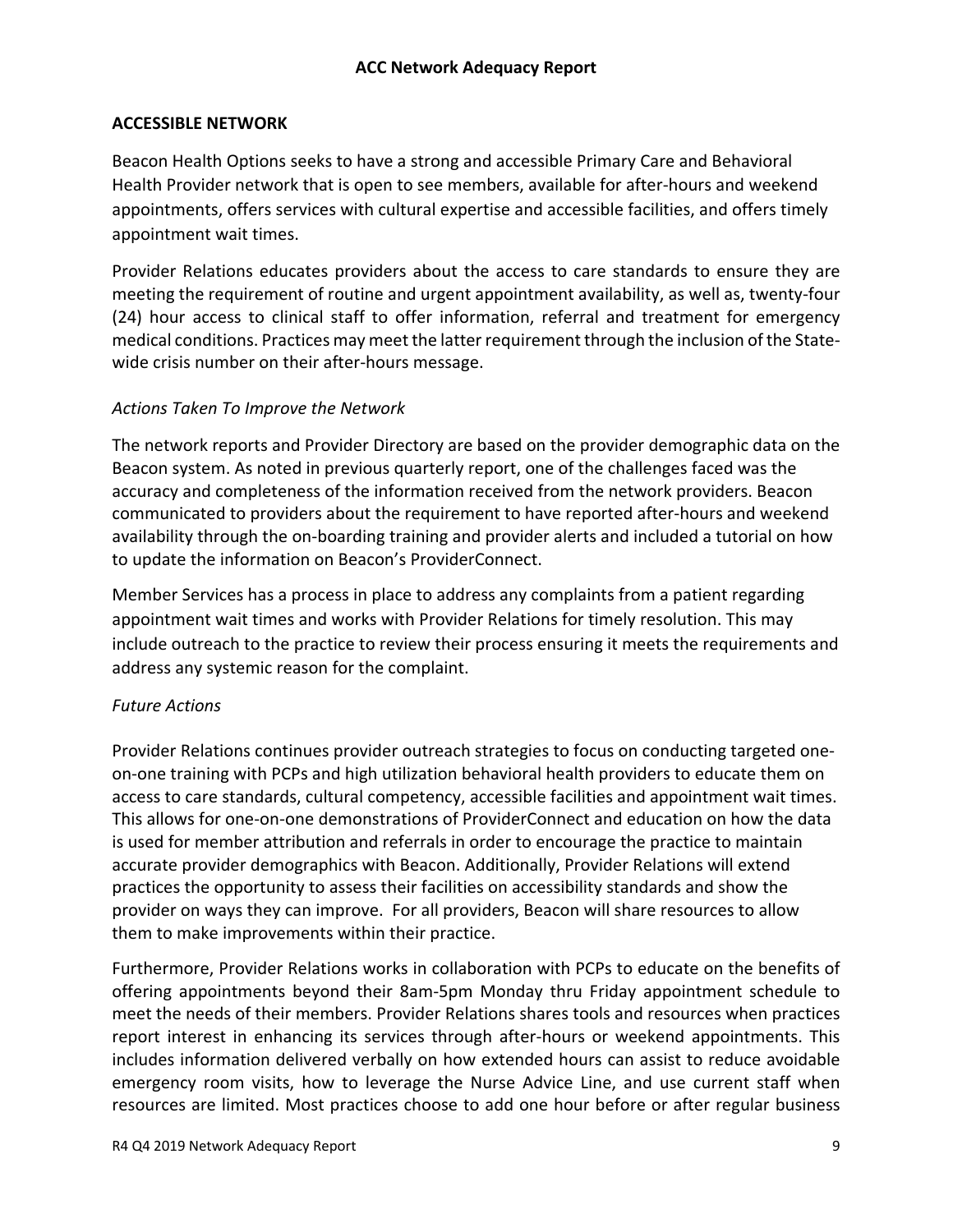schedule one day a week. Once the new appointment schedule is implemented, Provider Relations assists providers to update the data in the Beacon system to accurately track the practices with after-hours and weekend availability. However, many practice locations in rural or frontier areas lack the resources and staffing to have routine/published extended hours and may not be able to incorporate after-hours or weekend appointments into their schedules.

Provider Relations will continue to work with the Quality Department to implement a method to audit periodically practices on their wait times to ensure it meets standards and, if any deficits are identified, to educate and monitor the practice to achieve the standard.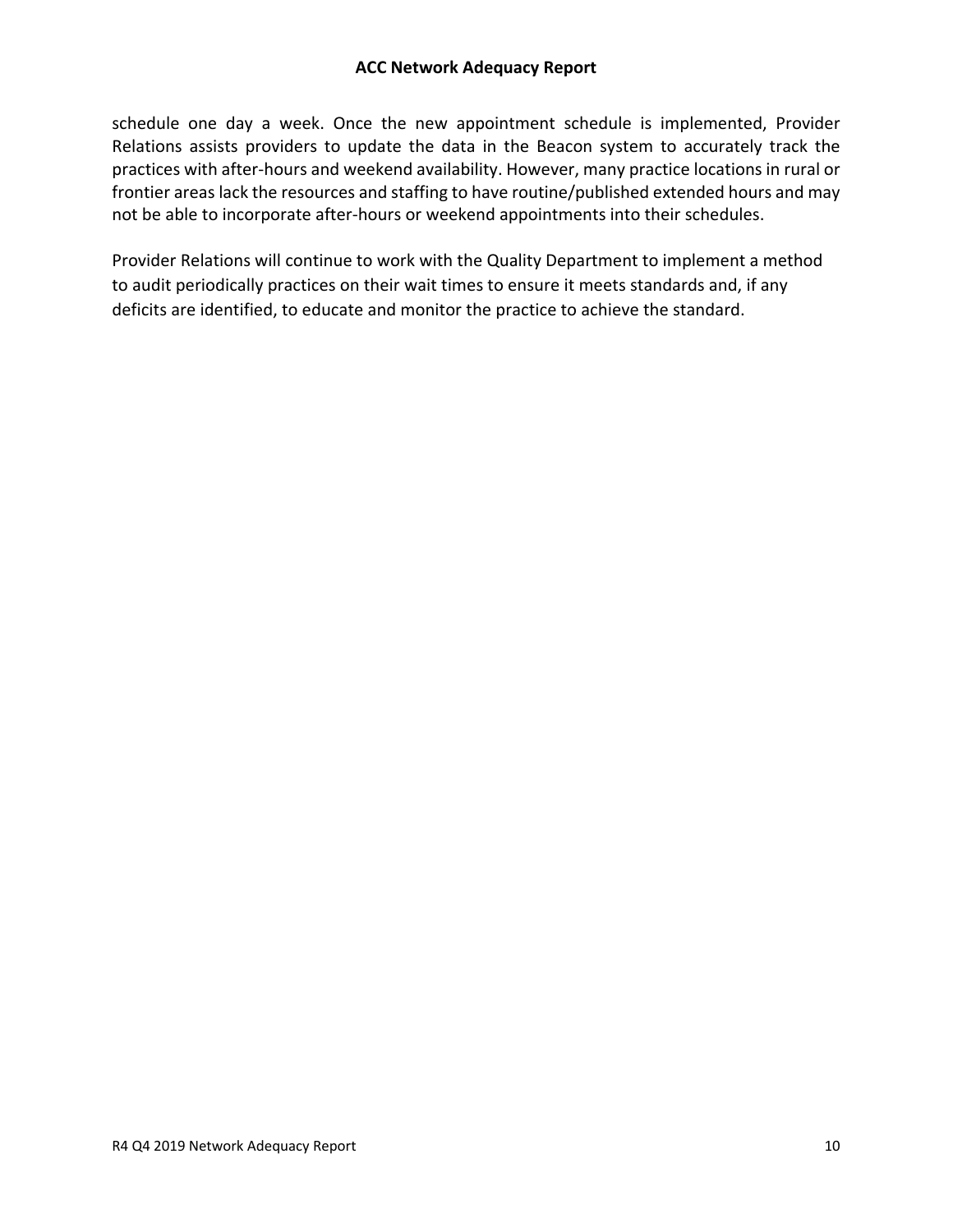# **1. Please complete the tables for all of the providers in your network.**

#### **PHYSICAL HEALTH PROVIDERS**

Please reference "R4\_NetworkRpt\_Q4FY18-19" on Tab "Physical Health". Here is the breakdown of PCPs rendering providers by Provider Type:

| <b>Provider Type</b>                     | <b>Rendering Providers</b> |
|------------------------------------------|----------------------------|
| Pediatrics                               | q                          |
| Physician Assistants/Nurse Practitioners | 120                        |
| Physicians-Obstetrics/Gynecology         | 3                          |
| <b>Primary Care</b>                      | 191                        |
| <b>Specialty Physicians</b>              |                            |
| <b>Grand Total</b>                       | 330                        |

The data presented in the "R4\_NetworkRpt\_Q4FY18-19" Tab "Physical Health" shows a total of 330 rendering providers and the tabs "PCP by County" and Client Ratio - PCP" shows a total of 305 rendering providers. Beacon validated the data to arrive at the true number of unduplicated rendering providers noted in the above table. The reports found in the data detail are based on data at the service location level or County level, respectively. This results in rendering providers serving in more than one practice location and across multiple counties to be counted more than once.

## **BEHAVIORAL HEALTH PROVIDERS**

Health Colorado has 668 unique behavioral health providers (497 independent providers and 115 facilities) in the state-wide network of which 102 have a practice location within the region. Here is the breakdown by licensure:

| <b>Behavioral Health</b><br><b>Licensure</b> | <b>Unique Rendering</b><br><b>Providers Statewide</b> | <b>Unique Rendering</b><br><b>Providers</b><br>within Region 4 |
|----------------------------------------------|-------------------------------------------------------|----------------------------------------------------------------|
| <b>APRN</b>                                  | 20                                                    | 5                                                              |
| DO                                           | 1                                                     | 1                                                              |
| <b>EDD</b>                                   | 3                                                     | $\Omega$                                                       |
| <b>LADC</b>                                  | $\overline{2}$                                        | $\Omega$                                                       |
| <b>LCSW</b>                                  | 132                                                   | 20                                                             |
| <b>LICS</b>                                  | 1                                                     | 1                                                              |
| <b>LMFT</b>                                  | 38                                                    | $\overline{4}$                                                 |
| <b>LMHC</b>                                  | 11                                                    | 1                                                              |
| <b>LPC</b>                                   | 235                                                   | 23                                                             |
| MA                                           | 7                                                     | U                                                              |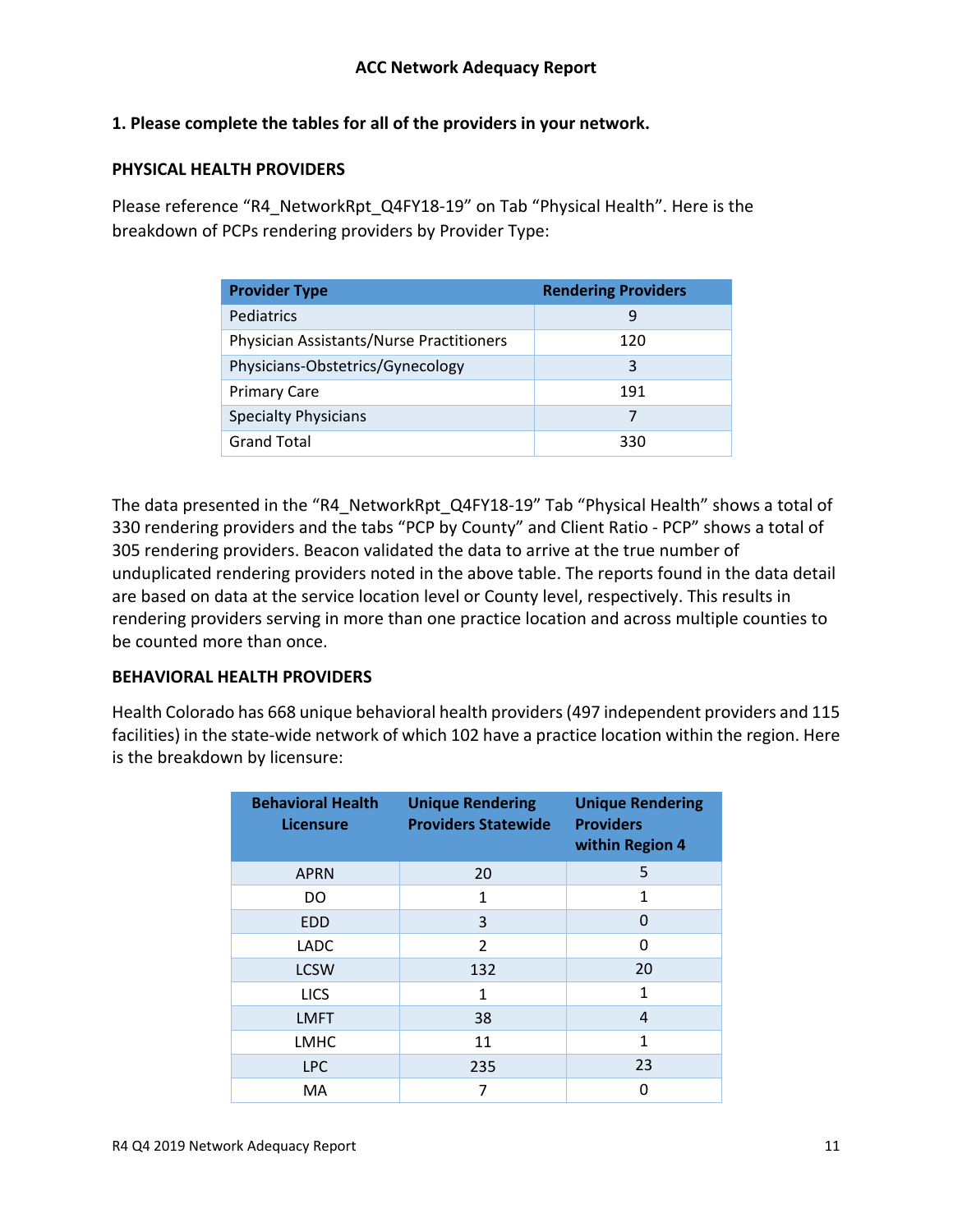| M <sub>D</sub>       | 15             | 10  |
|----------------------|----------------|-----|
| <b>MS</b>            | 4              |     |
| <b>NP</b>            | $\mathfrak{p}$ |     |
| <b>ORGANIZATIONS</b> | 115            | 23  |
| <b>PA</b>            |                |     |
| <b>PHD</b>           | 46             |     |
| <b>PSYD</b>          | 35             |     |
| <b>Grand Total</b>   | 668            | 102 |

Please reference "R4\_NetworkRpt\_Q4FY18-19" on Tab "Behavioral Health" for listing of behavioral health provider types by county. Providers outside of the region were listed as "Other" in one line. Please reference Tab "BH-Other Detail" for county level information of providers outside the region boundaries.

The breakdown of behavioral health provider types is as follows:

| <b>Provider Type</b>   | <b>Behavioral Health</b><br><b>Practitioner Number</b> | <b>Behavioral Health</b><br><b>Practitioner Percentage</b> |
|------------------------|--------------------------------------------------------|------------------------------------------------------------|
| ADULT_MH_PROVIDER      | 993                                                    | 55.14%                                                     |
| CHILD_PSYCHIATRIST     | 6                                                      | 0.33%                                                      |
| PED MH PROVIDER        | 485                                                    | 26.93%                                                     |
| PSYCHIATRIC PRESCRIBER | 58                                                     | 3.22%                                                      |
| <b>PSYCHIATRIST</b>    | 19                                                     | 1.05%                                                      |
| <b>SUD PROVIDER</b>    | 240                                                    | 13.33%                                                     |
| <b>Grand Total</b>     | 1801                                                   | 100.00%                                                    |

The breakdown of behavioral health provider types by County is as follows:

| <b>Provider Type</b>     | <b>Behavioral Health</b><br><b>Practitioner Number</b> | <b>Behavioral Health</b><br><b>Practitioner Percentage</b> |
|--------------------------|--------------------------------------------------------|------------------------------------------------------------|
| <b>Alamosa</b>           | 13                                                     | 0.72%                                                      |
| <b>ADULT_MH_PROVIDER</b> | 6                                                      | 0.33%                                                      |
| PED_MH_PROVIDER          | $\overline{4}$                                         | 0.22%                                                      |
| PSYCHIATRIC_PRESCRIBER   | 1                                                      | 0.06%                                                      |
| <b>SUD_PROVIDER</b>      | $\overline{2}$                                         | 0.11%                                                      |
| <b>Baca</b>              | 3                                                      | 0.17%                                                      |
| <b>ADULT_MH_PROVIDER</b> | $\overline{2}$                                         | 0.11%                                                      |
| <b>SUD_PROVIDER</b>      | $\mathbf{1}$                                           | 0.06%                                                      |
| <b>Bent</b>              | 5                                                      | 0.28%                                                      |
| <b>ADULT_MH_PROVIDER</b> | 3                                                      | 0.17%                                                      |
| <b>SUD_PROVIDER</b>      | $\overline{2}$                                         | 0.11%                                                      |
| <b>Chaffee</b>           | 24                                                     | 1.33%                                                      |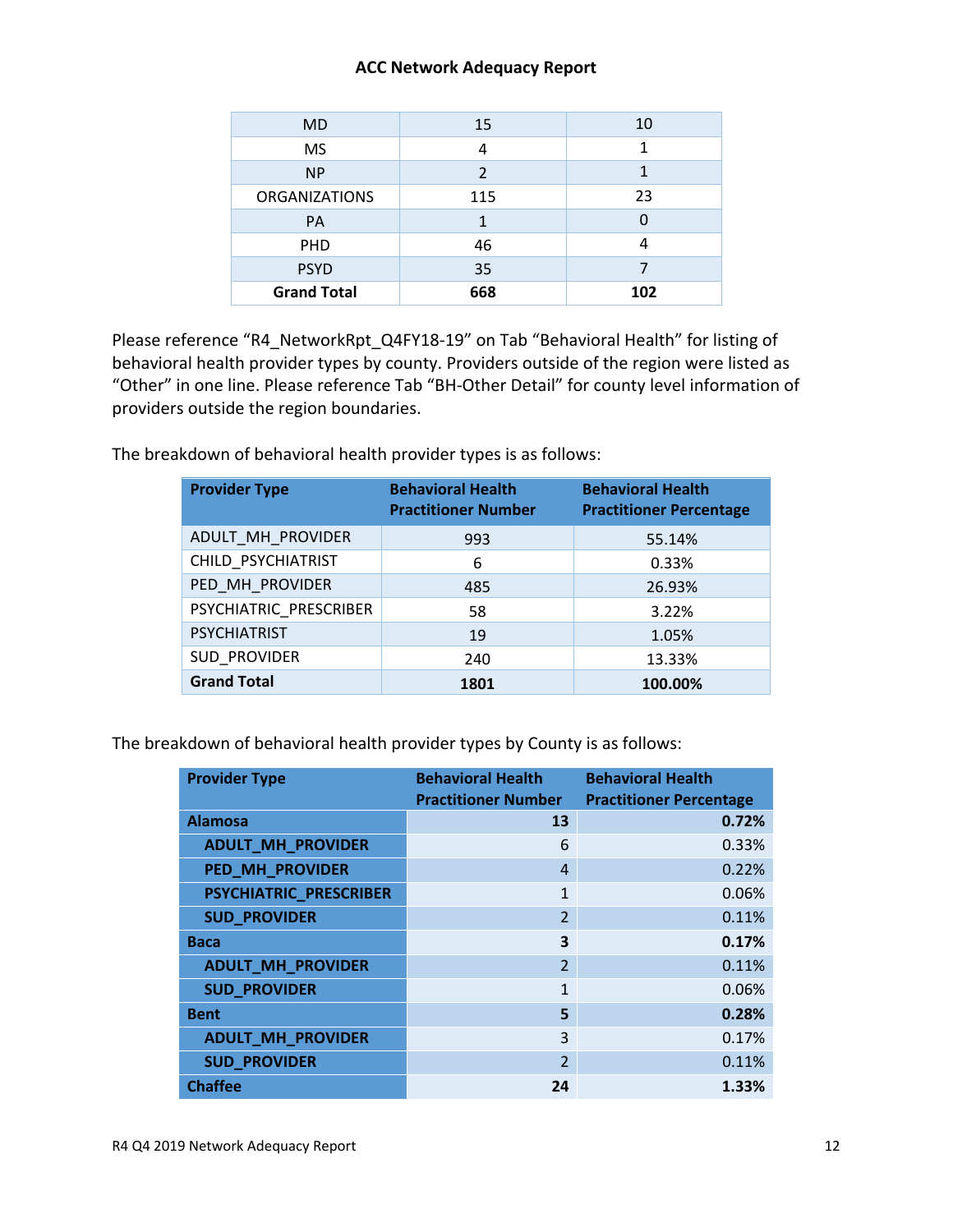| <b>ADULT_MH_PROVIDER</b>      | 12             | 0.67%  |
|-------------------------------|----------------|--------|
| <b>PED MH PROVIDER</b>        | $\overline{7}$ | 0.39%  |
| PSYCHIATRIC_PRESCRIBER        | $\mathbf{1}$   | 0.06%  |
| <b>SUD_PROVIDER</b>           | 4              | 0.22%  |
| <b>Conejos</b>                | 3              | 0.17%  |
| <b>ADULT_MH_PROVIDER</b>      | $\overline{2}$ | 0.11%  |
| <b>PED MH PROVIDER</b>        | $\mathbf{1}$   | 0.06%  |
| <b>Costilla</b>               | $\mathbf{1}$   | 0.06%  |
| <b>ADULT MH PROVIDER</b>      | $\mathbf{1}$   | 0.06%  |
| <b>Crowley</b>                | 3              | 0.17%  |
| <b>ADULT_MH_PROVIDER</b>      | $\overline{2}$ | 0.11%  |
| <b>SUD PROVIDER</b>           | $\mathbf{1}$   | 0.06%  |
| <b>Custer</b>                 | 3              | 0.17%  |
| <b>ADULT_MH_PROVIDER</b>      | 2              | 0.11%  |
| <b>SUD_PROVIDER</b>           | $\overline{1}$ | 0.06%  |
| <b>Fremont</b>                | 27             | 1.50%  |
| <b>ADULT MH PROVIDER</b>      | 14             | 0.78%  |
| <b>PED MH_PROVIDER</b>        | 6              | 0.33%  |
| <b>SUD_PROVIDER</b>           | 7              | 0.39%  |
| <b>Huerfano</b>               | 5              | 0.28%  |
| <b>ADULT MH PROVIDER</b>      | 3              | 0.17%  |
| PED_MH_PROVIDER               | $\mathbf{1}$   | 0.06%  |
| <b>SUD_PROVIDER</b>           | $\mathbf{1}$   | 0.06%  |
| <b>Kiowa</b>                  | $\mathbf{2}$   | 0.11%  |
| <b>ADULT_MH_PROVIDER</b>      | $\mathbf{1}$   | 0.06%  |
| <b>SUD PROVIDER</b>           | $\mathbf{1}$   | 0.06%  |
| Lake                          | 4              | 0.22%  |
| <b>ADULT_MH_PROVIDER</b>      | $\overline{2}$ | 0.11%  |
| <b>SUD_PROVIDER</b>           | $\overline{2}$ | 0.11%  |
| <b>Las Animas</b>             | 7              | 0.39%  |
| <b>ADULT MH PROVIDER</b>      | 4              | 0.22%  |
| <b>PED_MH_PROVIDER</b>        | $\overline{2}$ | 0.11%  |
| <b>SUD_PROVIDER</b>           | $\mathbf{1}$   | 0.06%  |
| <b>Otero</b>                  | 9              | 0.50%  |
| <b>ADULT MH PROVIDER</b>      | 5              | 0.28%  |
| <b>PSYCHIATRIC PRESCRIBER</b> | $\mathbf{1}$   | 0.06%  |
| <b>PSYCHIATRIST</b>           | $\mathbf{1}$   | 0.06%  |
| <b>SUD_PROVIDER</b>           | $\overline{2}$ | 0.11%  |
| <b>Other</b>                  | 1539           | 85.45% |
| <b>ADULT_MH_PROVIDER</b>      | 861            | 47.81% |
| <b>CHILD_PSYCHIATRIST</b>     | $\overline{2}$ | 0.11%  |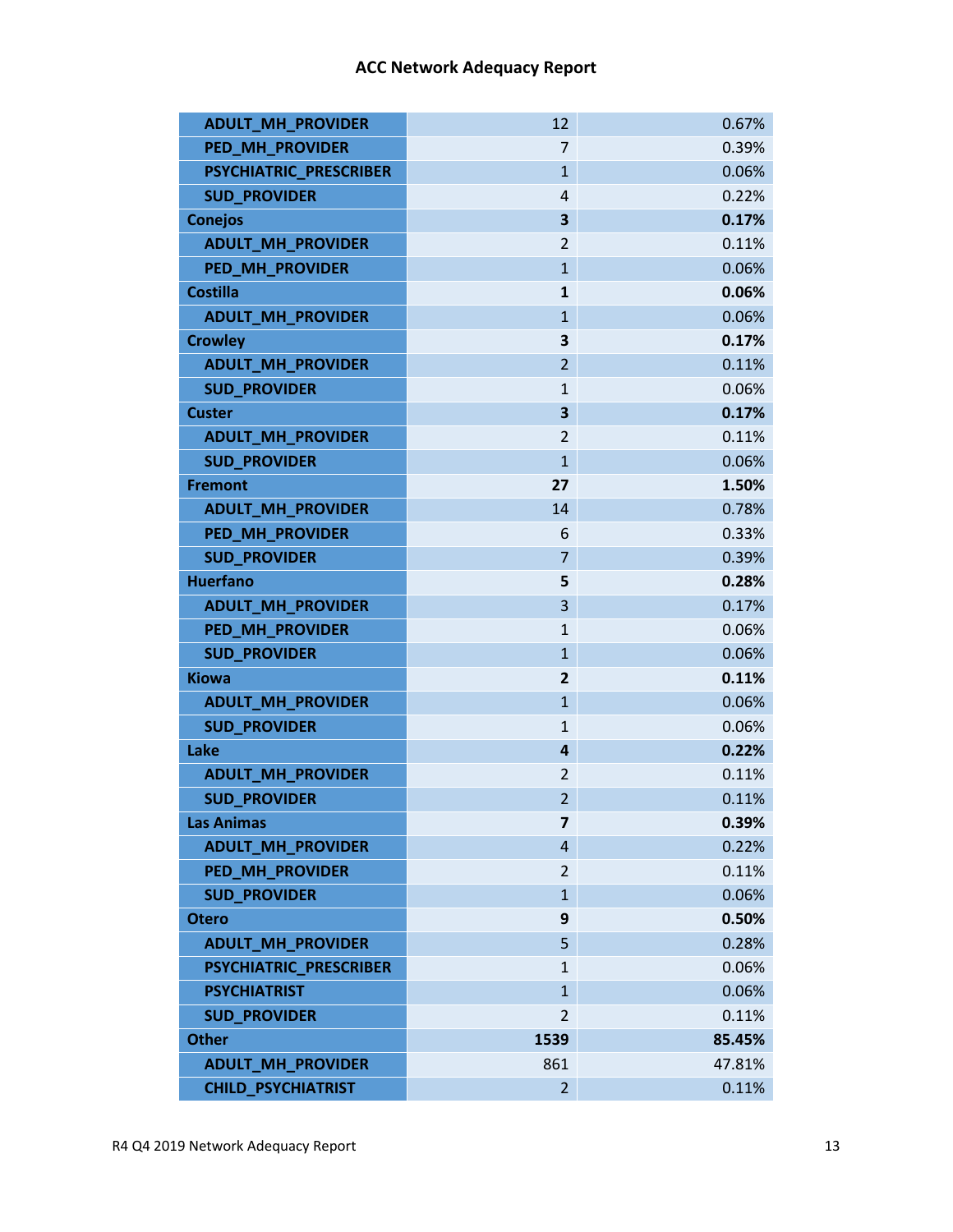| PED_MH_PROVIDER               | 429                     | 23.82%  |
|-------------------------------|-------------------------|---------|
| <b>PSYCHIATRIC_PRESCRIBER</b> | 40                      | 2.22%   |
| <b>PSYCHIATRIST</b>           | 8                       | 0.44%   |
| <b>SUD_PROVIDER</b>           | 199                     | 11.05%  |
| <b>Prowers</b>                | 6                       | 0.33%   |
| <b>ADULT_MH_PROVIDER</b>      | $\boldsymbol{\Lambda}$  | 0.22%   |
| <b>SUD_PROVIDER</b>           | $\overline{\mathbf{c}}$ | 0.11%   |
| <b>Pueblo</b>                 | 141                     | 7.83%   |
| <b>ADULT_MH_PROVIDER</b>      | 65                      | 3.61%   |
| <b>CHILD_PSYCHIATRIST</b>     | $\overline{4}$          | 0.22%   |
| PED_MH_PROVIDER               | 34                      | 1.89%   |
| PSYCHIATRIC_PRESCRIBER        | 15                      | 0.83%   |
| <b>PSYCHIATRIST</b>           | 10                      | 0.56%   |
| <b>SUD_PROVIDER</b>           | 13                      | 0.72%   |
| <b>Rio Grande</b>             | 5                       | 0.28%   |
| <b>ADULT_MH_PROVIDER</b>      | $\overline{3}$          | 0.17%   |
| PED_MH_PROVIDER               | $\mathbf{1}$            | 0.06%   |
| <b>SUD_PROVIDER</b>           | $\overline{1}$          | 0.06%   |
| <b>Saguache</b>               | $\mathbf{1}$            | 0.06%   |
| <b>ADULT_MH_PROVIDER</b>      | $\mathbf{1}$            | 0.06%   |
| <b>Grand Total</b>            | 1801                    | 100.00% |

On the report above, the total number of practitioners is based on their specialties and location. If practitioner serves more than one specialty or location, then they are counted more than once.

## Behavioral Health within PCP offices

Behavioral health providers are available within PCP offices. The following PCPs have behavioral health providers in at least one of their practice locations:

- Health Solutions
- Solvista Health
- Pueblo Community Health Center
- Ryon Medical and Associates
- Valley-Wide Health Systems
- Wellness Works
- High Plains Community Health
- Parkview Ancillary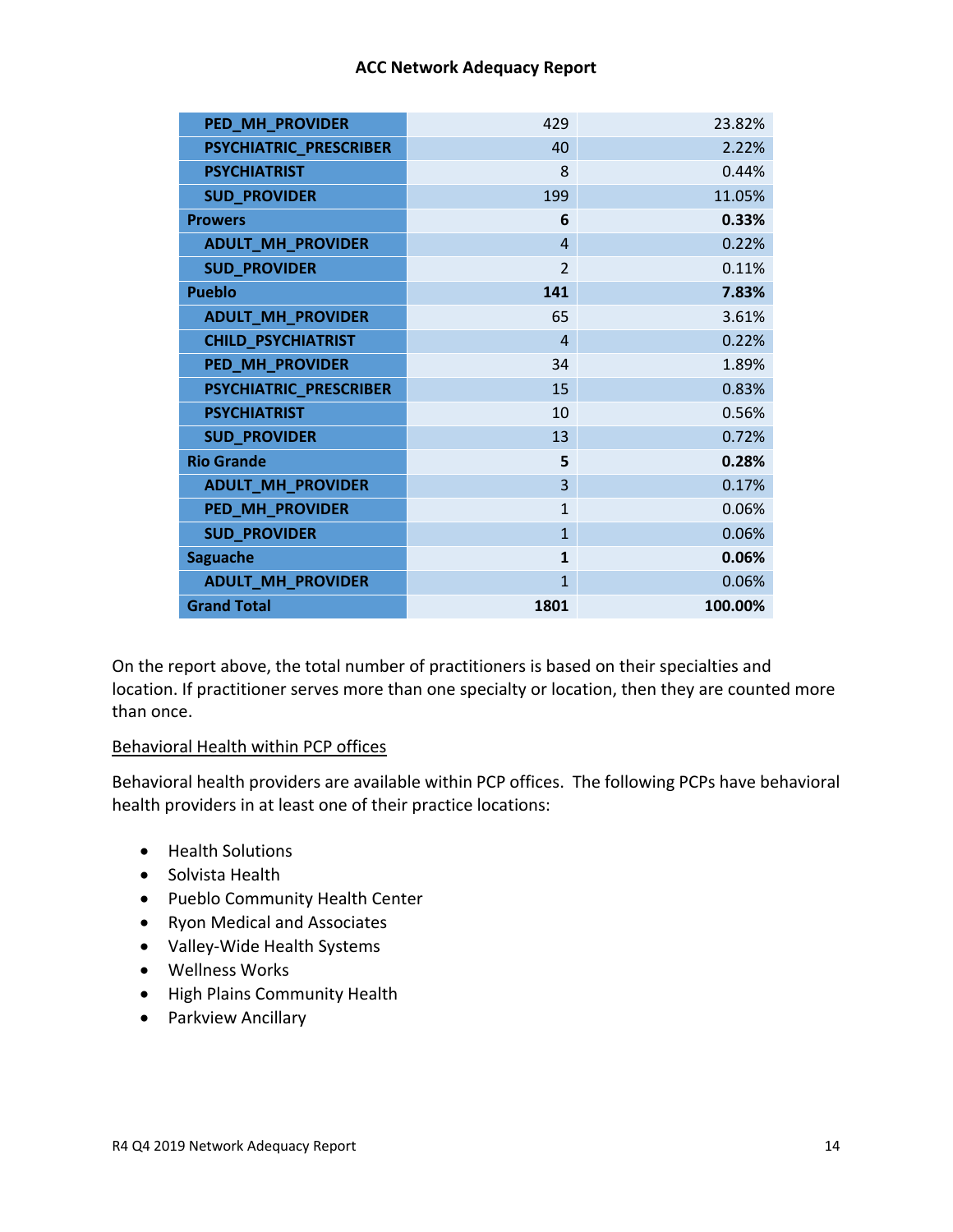# **ACCEPTING NEW MEMBERS**

The breakdown below shows at the provider type, 96% of the network has reported as accepting new members. Please reference "R4\_NetworkRpt\_Q4FY18-19" Tab "Physical Health" for detailed data.

| <b>Provider Type</b>                        | <b>PCP Practitioners</b><br><b>Number</b> | <b>PCP Accepting</b><br><b>New Clients</b><br><b>Number</b> | <b>PCP Accepting New</b><br><b>Clients Percentage</b> |
|---------------------------------------------|-------------------------------------------|-------------------------------------------------------------|-------------------------------------------------------|
| Pediatrics                                  | 9                                         | 5                                                           | 56%                                                   |
| Physician Assistants/Nurse<br>Practitioners | 120                                       | 118                                                         | 98%                                                   |
| Physicians-<br>Obstetrics/Gynecology        | 3                                         | 3                                                           | 100%                                                  |
| <b>Primary Care</b>                         | 191                                       | 185                                                         | 97%                                                   |
| <b>Specialty Physicians</b>                 | 7                                         | 7                                                           | 100%                                                  |
| <b>Grand Total</b>                          | 330                                       | 318                                                         | 96%                                                   |

On the report above, the total number of practitioners is based on specialties reported at the location level. If a practice location has practitioners who offer a specialty, then the practice is counted more than once. For details, please reference "R4\_NetworkRpt\_Q4FY18-19" on Tab "Physical Health Network".

All (100%) of behavioral health providers in all provider types are currently accepting new members.

Providers can update their capacity by notifying Beacon to temporarily close their panels to new members. In those cases, Beacon removes the behavioral health practitioner from the clinical referrals; and for PCPs, Beacon updates the State's Portal and monthly reports. For all providers, the following edition of the Provider Directory will reflect the changes.

## **AFTER-HOURS AND WEEKEND AVAILABILITY**

The breakdown below shows at the provider type, 27.5% of the network has reported as having after-hours care, an increase of 1.5% from the previous quarter. Data is based on rendering practitioner per location and not unique rendering practitioner. Please reference "R4\_NetworkRpt\_Q4FY18-19" Tab "Physical Health" for detailed data.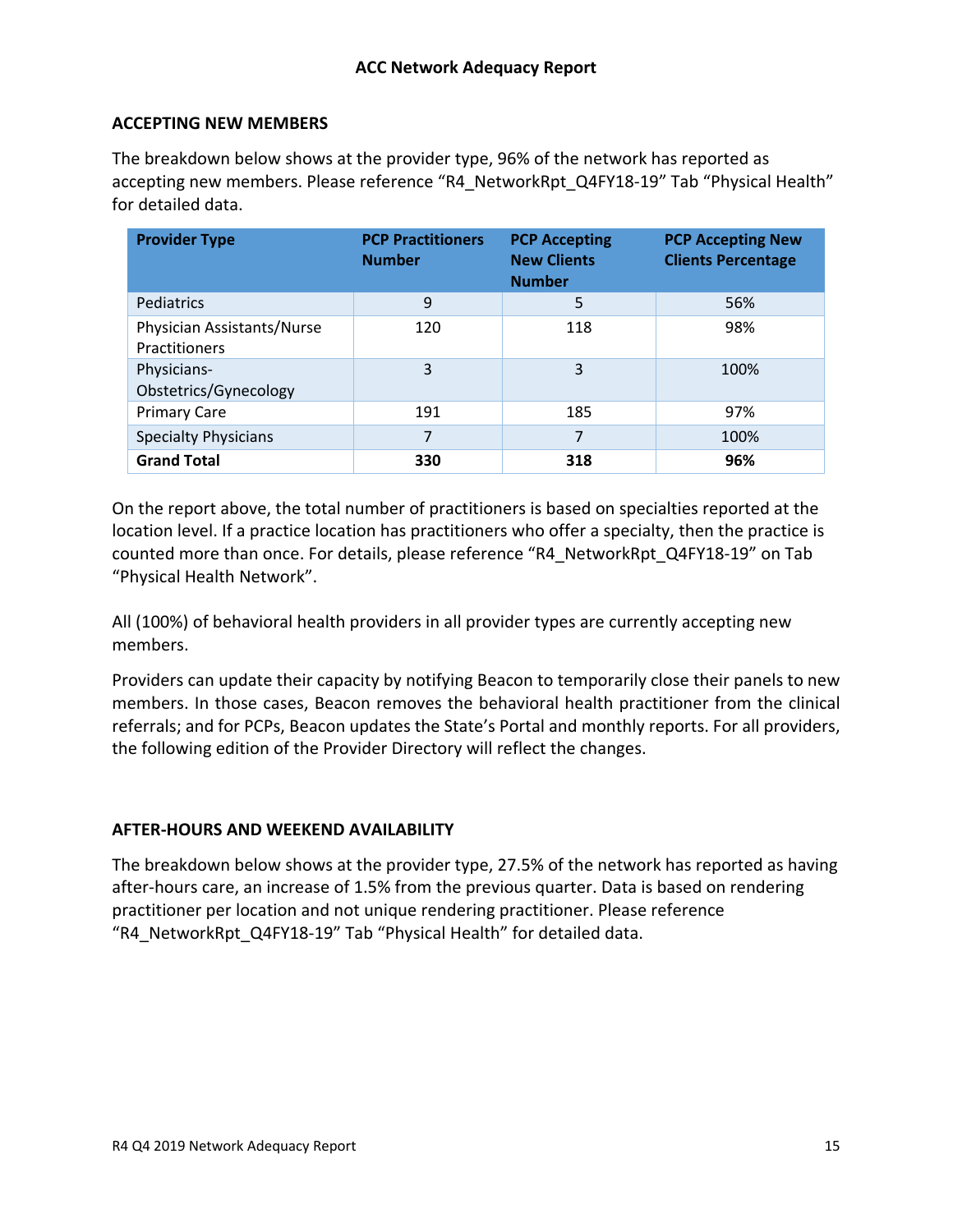| <b>Provider Type</b>                               | <b>PCP Practitioners</b><br><b>Total</b> | <b>PCP Extended Hours</b><br><b>Number</b> | <b>PCP Extended Hours</b><br>Percentage |
|----------------------------------------------------|------------------------------------------|--------------------------------------------|-----------------------------------------|
| Pediatrics                                         | 9                                        | $\mathbf 0$                                | 0%                                      |
| Physician Assistants/Nurse<br><b>Practitioners</b> | 120                                      | 39                                         | 33%                                     |
| Physicians-<br>Obstetrics/Gynecology               | 3                                        | 0                                          | 0%                                      |
| <b>Primary Care</b>                                | 191                                      | 52                                         | 27%                                     |
| <b>Specialty Physicians</b>                        | 7                                        | 0                                          | 0%                                      |
| <b>Grand Total</b>                                 | 330                                      | 91                                         | 27.5%                                   |

As for behavioral health providers, there is 402 or 22% practitioners who reported as having afterhours and/or weekend care in the statewide contracted network. Here is the breakdown by provider type:

| <b>Provider Type</b>   | <b>Behavioral Health</b><br><b>Practitioners</b><br><b>Number</b> | <b>Behavioral Health</b><br><b>Extended Hours</b><br><b>Number</b> | <b>Behavioral Health</b><br><b>Extended Hours</b><br>Percentage |
|------------------------|-------------------------------------------------------------------|--------------------------------------------------------------------|-----------------------------------------------------------------|
| ADULT_MH_PROVIDER      | 993                                                               | 214                                                                | 22%                                                             |
| CHILD PSYCHIATRIST     | 6                                                                 | 0                                                                  | 0%                                                              |
| PED MH PROVIDER        | 485                                                               | 139                                                                | 29%                                                             |
| PSYCHIATRIC PRESCRIBER | 58                                                                | 9                                                                  | 16%                                                             |
| <b>PSYCHIATRIST</b>    | 19                                                                | $\Omega$                                                           | 0%                                                              |
| SUD_PROVIDER           | 240                                                               | 40                                                                 | 17%                                                             |
| <b>Grand Total</b>     | 1801                                                              | 402                                                                | 22%                                                             |

On the report above, the total number of practitioners is based on their specialties and location. If practitioner serves more than one specialty or location, then they are counted more than once. Each location the practitioner serves may have different hours of operation so the report is at the location level.

## **CULTURAL EXPERTISE**

Seventy-three (73 or 57%) primary care providers (PCP) locations reported as having completed a cultural competency training. This includes PCP locations that are adult primary care (73) and pediatric primary care (70). Please note that the numbers do not total 73 as the same practice location may serve more than one population. These numbers have not shifted from previous reports. Provider Relations completed a cultural competency training for PCP and behavioral health providers in May 2019. Scheduling of additional trainings is currently underway.

For behavioral health providers, there are 624 practitioners with language availability including 351 who have Spanish language.